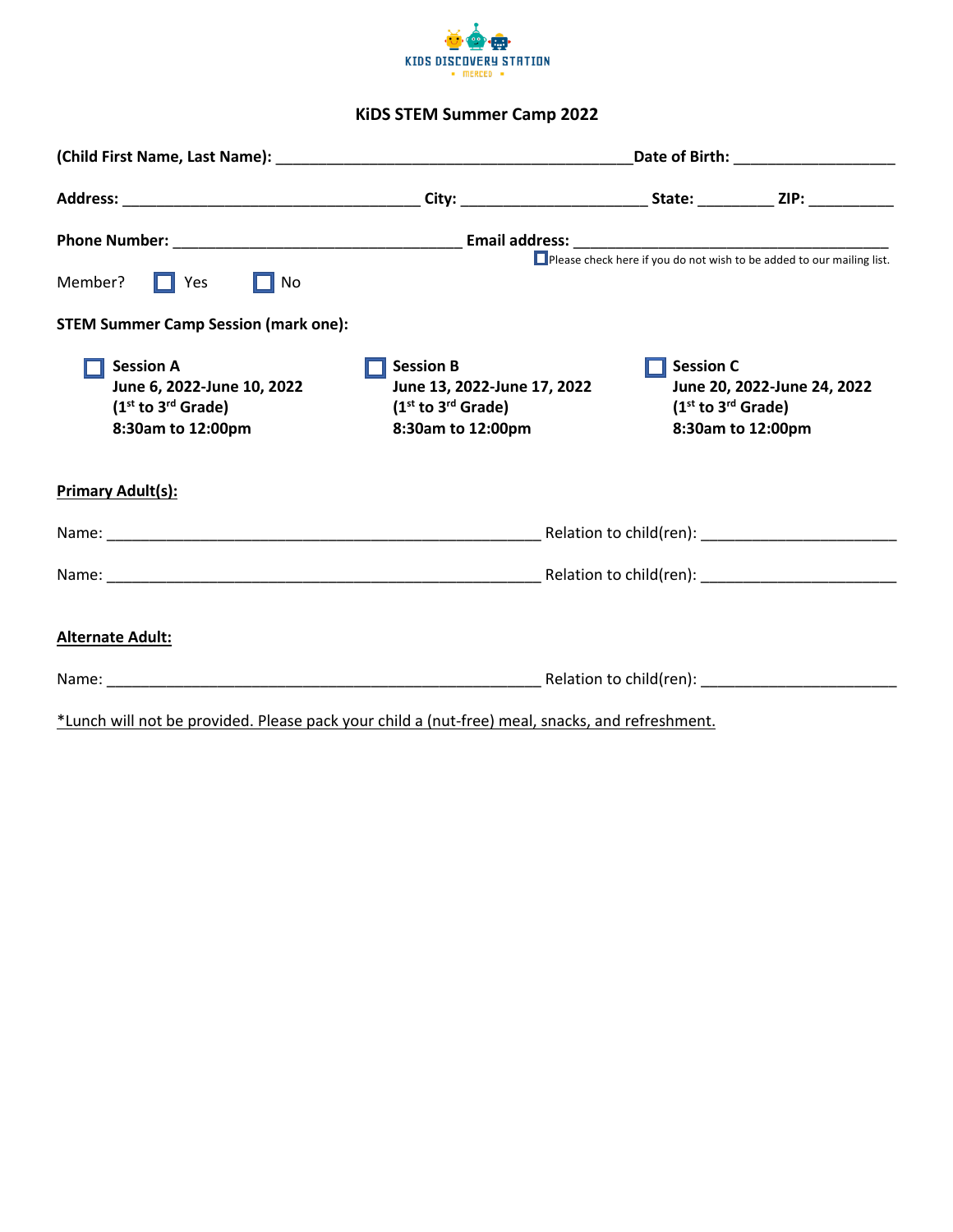## **Terms and Conditions**

- By purchasing enrollment for Kids Discovery Station programs, you agree to an initial and possibly recurring weekly fee at the then-current weekly rate, and you accept responsibility for all recurring charges until you cancel your enrollment. You may cancel your monthly enrollment at any time, subject to the terms of our cancellation policy. Please email info@kidsdiscoverystation.org to cancel your subscription.
- All adults MUST show photo ID to check in at the museum. For the safety of the children and their families here at Kids Discovery Station, adults are not allowed admittance into the museum without the accompaniment of a child 12 years of age or younger.
- Children under the age of 18 may not be listed as a primary adult on a membership.
- Alternate adults may replace any primary adult on the membership for classes that the primary adult(s) is/are absent.
- Primary adults on a membership may not be changed during the term of the enrollment.
- All enrollment fees are non-refundable and non-transferable.
- Alternate adults may be changed for free for ONE time. There is a \$10 fee for changing the alternate adult after the first free change. Changes to the alternate adult must be made 24 hours in advance, in person or over the phone at (209) 580-4070.
- Enrollment may not be shared.
- This is not an application for a Kids Discovery Station annual membership.
- **CHILDREN MUST BE SUPERVISED AT ALL TIMES. KiDS IS NOT LIABLE FOR ANY INJURY OR LOSS OF PROPERTY WITHIN THE MUSEUM.**
- Please treat our museum with care. Damages done to museum property by a guest during a visit may be subject to a replacement/repair fee.
- Kids Discovery Station reserves the right to refuse service and/or access, onsite and online, to any individuals that disregard Kids Discovery Station policies or are disrespectful of KiDS guests, staff, exhibits, or property. Failure to comply with the posted rules and membership policies of the museum may result in termination of membership without refund.
- KiDS reserves the right to change any of the above terms at any time without prior notice.

By signing below you agree to and understand all of the above and future terms and conditions set forth by Kids Discovery Station.

Signature: \_\_\_\_\_\_\_\_\_\_\_\_\_\_\_\_\_\_\_\_\_\_\_\_\_\_\_\_\_\_\_\_\_\_\_\_\_\_\_\_\_\_\_\_\_\_\_\_\_\_\_\_\_\_\_ Date: \_\_\_\_\_\_\_\_\_\_\_\_\_\_\_\_\_\_\_\_\_

Please complete transaction form on the following page to complete your application or call (209) 580-4070 to make a payment over the phone. One application per child.